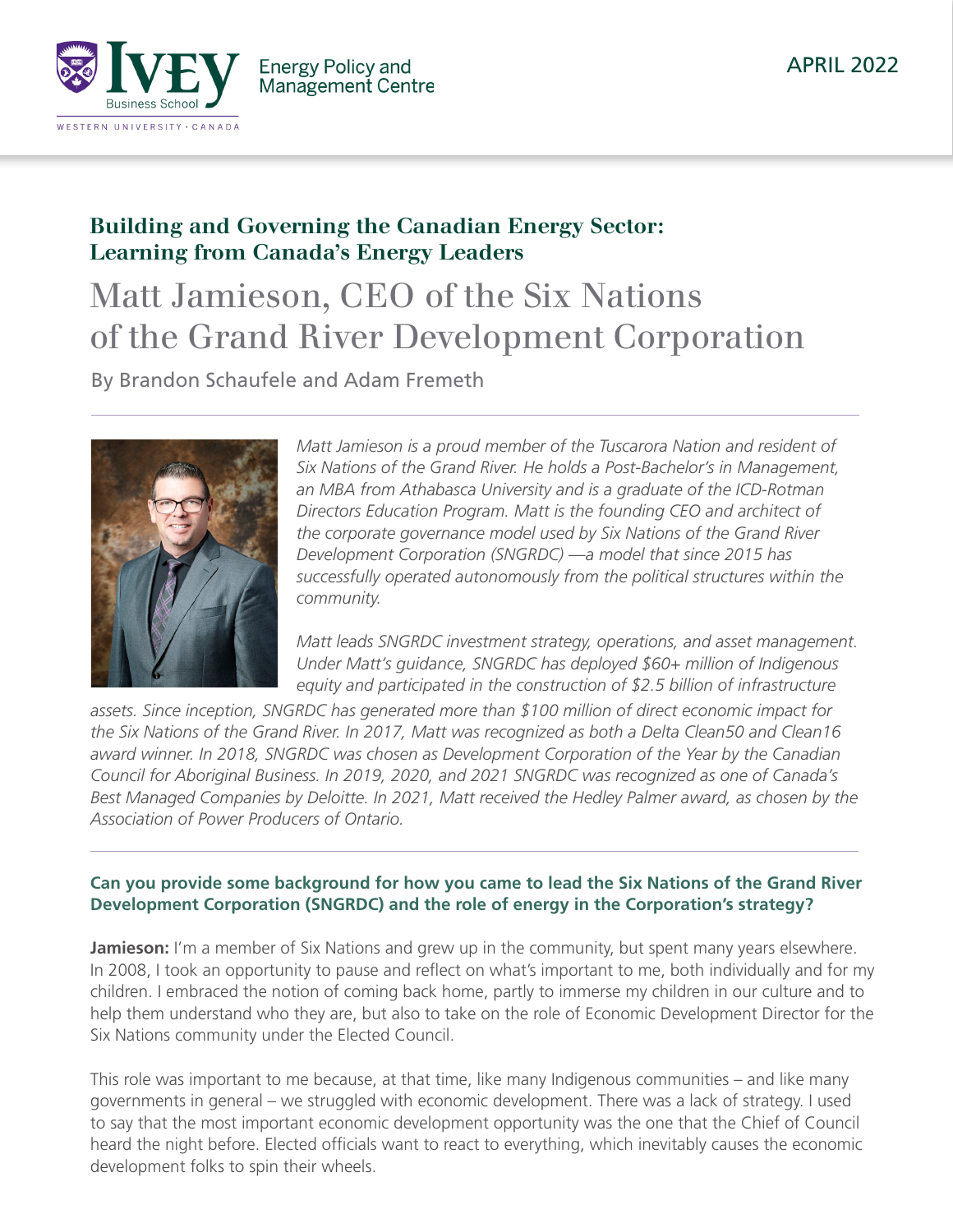When I returned to the community, the Green Energy Act passed in Ontario. This laid the foundation for significant investment in the province and incentivized Indigenous participation in the energy sector. In 2009, we started learning about the sector; specifically, how it operates – but we were still outsiders looking in. We were knocking on the door, trying to get a seat at the boardroom table. Initially, it was an uphill battle. Yet, sustainable clean energy is something that Indigenous people embrace. At the outset of my role in Economic Development, renewable energy wasn't a well known sector in Ontario, so it quickly became a steep learning curve. At the same time, many companies seeking to set up shop within our traditional territory or within our region didn't understand Duty to Consult obligations. So, there was a learning process on both sides. Our thinking had to collide with theirs and the provincial government had to play a part in the solution. Eventually, we did learn how the industry operates. Ultimately, we were able to position ourselves as a strong advocate and supporter of renewable energy, and as an investor.

We are now a constructor of large utility scale energy projects. I am happy that I was able to harness my corporate experience in order to benefit the community. We're now at a point where sustainable energy is inextricably linked with the community's ambitions through the Development Corporation.

# **The SNGRDC is accountable to several groups, and its governance structure is guided by the "We Gather Our Voices" report. How has this unique structure contributed to the Corporation's success?**

**Jamieson:** The architecture of our corporate governance model is very specific to our community and difficult to replicate by others. The correct approach for us was to look for foundational principles on what good governance structures might be and develop policy frameworks that worked for our community. We went through this exercise called, "We Gather Our Voices." We went to the community, had coffee and tea in people's living rooms, community dinners, and engagement sessions—we listened and learned.

Before establishing our governance structure, we knew what it meant for the community and what their fears and sensitivities were. We know that Canada's Indigenous history hasn't been great. It's a dark history that's led to a lot of distrust in our community towards business. So, the idea of creating a corporation on the reserve was something not easily embraced by many of our community members. We made sure to emphasize why it's important for the community. At the end of the day, we needed to translate what it meant to a person who works 9 to 5 and just wants to provide for their family, live a harmonious life, and ensure a good future for their kids.

Ultimately, this process identified a number of key themes that were important to the community. Number one was governance and how funds from our investments flow back to benefit community members. Like any government, you want to avoid situations where there is a lack of transparency that makes it difficult to show the value for money, what citizens get from it, and how it serves the long-term interests of people. We created an Economic Development Trust that would make independent decisions about reinvesting proceeds back into the community. So, we have an independent group of community members, independent of my management group and my Board of Directors, who have the tough job of making those decisions. The Trust reinvests the proceeds in ways that benefit the community's development like infrastructure, housing, and healthcare. These decisions are guided by our foundational Long-Term Community Plan.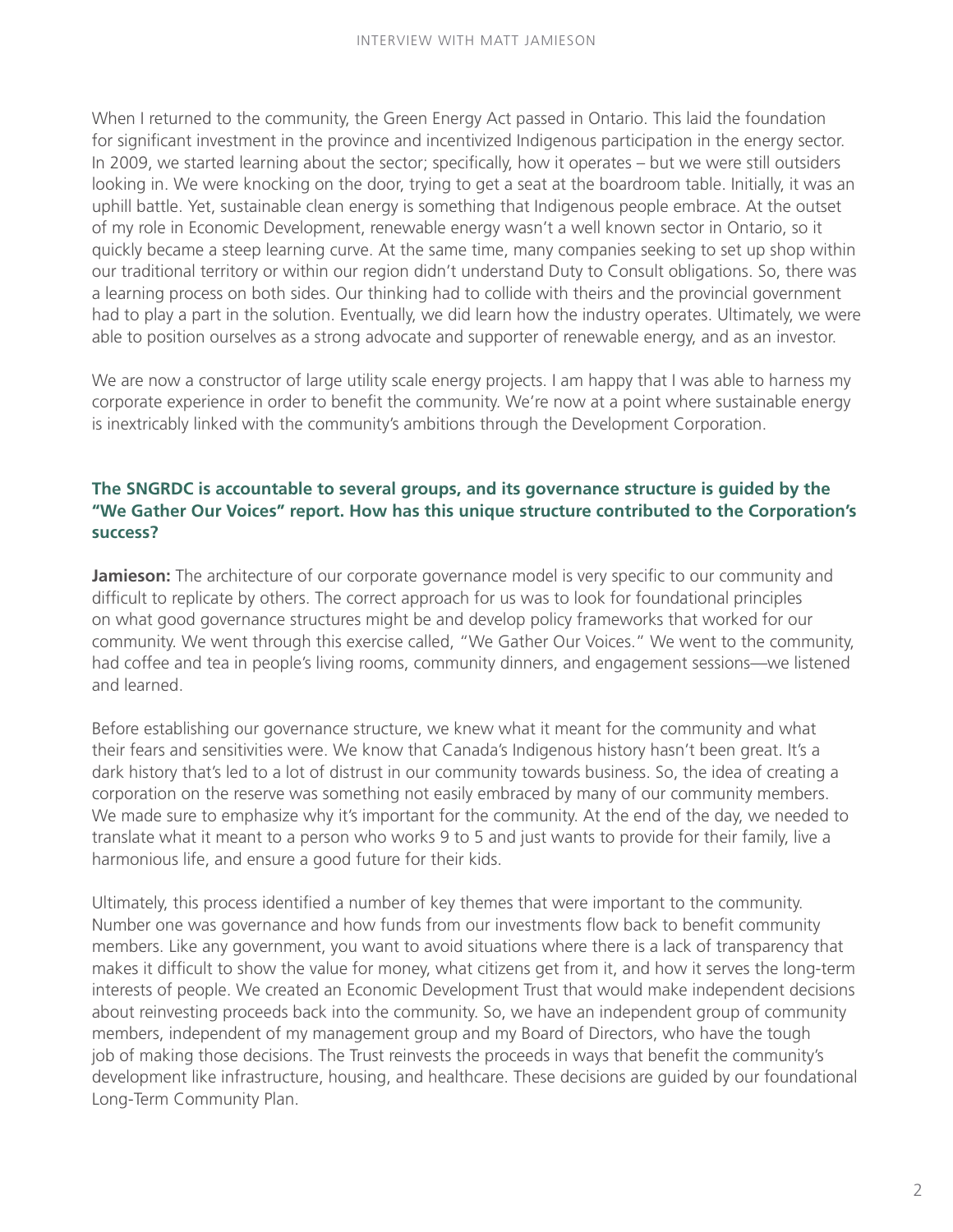Next, the Board of Directors has a different lens than the Economic Development Trust. The Board of Directors, who I report to, is focused on performance. The Board looks at investment decisions, risks, and key performance indicators to maximize the value of our assets. While making strategic investment decisions in line with the Long-Term Community Plan. Our Board of Directors is corporate-orientated and metric driven. They want to grow our assets.

Finally, above the Board of Directors and the Economic Development Trust is the Advisory Committee. The lens of the Advisory Committee is conformance. They look at the activities of the Board and the Economic Development Trust and ask whether they are conducting themselves in a way that conforms to the values of our community. They have veto power over the development activities that we engage in. For example, if there is a sector that we are exploring, one where it may be unclear how it fits with the community's values, we will seek their guidance. They might direct us to go to the community and conduct engagement to get further feedback, or they place the sector on our blacklist. The Advisory Committee is really the conduit that manages our shareholder relationship, which is the Elected Council of our community.

The model itself is very specific to Six Nations. We are a large and highly-skilled community. We have a lot of people and resources, so the total governance group of the development corporation is 15 people spread across various Board functions. This would simply not be possible in smaller communities.

#### **How has the relationship with the shareholder evolved since 2009?**

**Jamieson:** Obviously, it's been successful. We've grown our company from no off-reserve assets to well over \$100 million in 7 years. There's a general appreciation from our shareholder—and in our in our governance group—that we're accomplishing great things.

Since the launch of the Development Corporation, we've had four separate council elections with four different governments. Political views change, so sometimes we have elected leaders that hold diverging views on the things that development corporation does. We've certainly encountered situations where political decision-makers have suggested that they want to eliminate the Economic Development Trust and have the funds flow back to the to the council. One thing is certain, the governance structure has been successful in protecting operations from political interference.

We've been isolated on a reserve, like other communities in this country, for hundreds of years. This has meant that change can take time as opportunities emerge. One or two transactions will not provide the reconciliation we pursue; rather, you need to have a sustained campaign built on a long-term strategy that's tied to the social fabric of the community and that is embraced by the people and supported by government. It's a long-term exercise. As we've evolved and built our asset base, it has dawned on our shareholder—and the community at large—that this is a multi-generational exercise to undo the injustices that have been done. I'm fortunate that I was here to set the ship in motion but the journey will greatly outlast my tenure.

We're goal oriented as a corporation. We focus on connecting our actions to long-term goals. Our strategic goal is "Autonomy 150 by 2030". What this means is that we are aiming to generate \$150 million of annual recurring direct economic impact by the year 2030. We believe this goal will empower our future leaders to make decisions that are uniquely different than the ones that our leaders make today. Decisions that are immune from outside political influence and are focused squarely on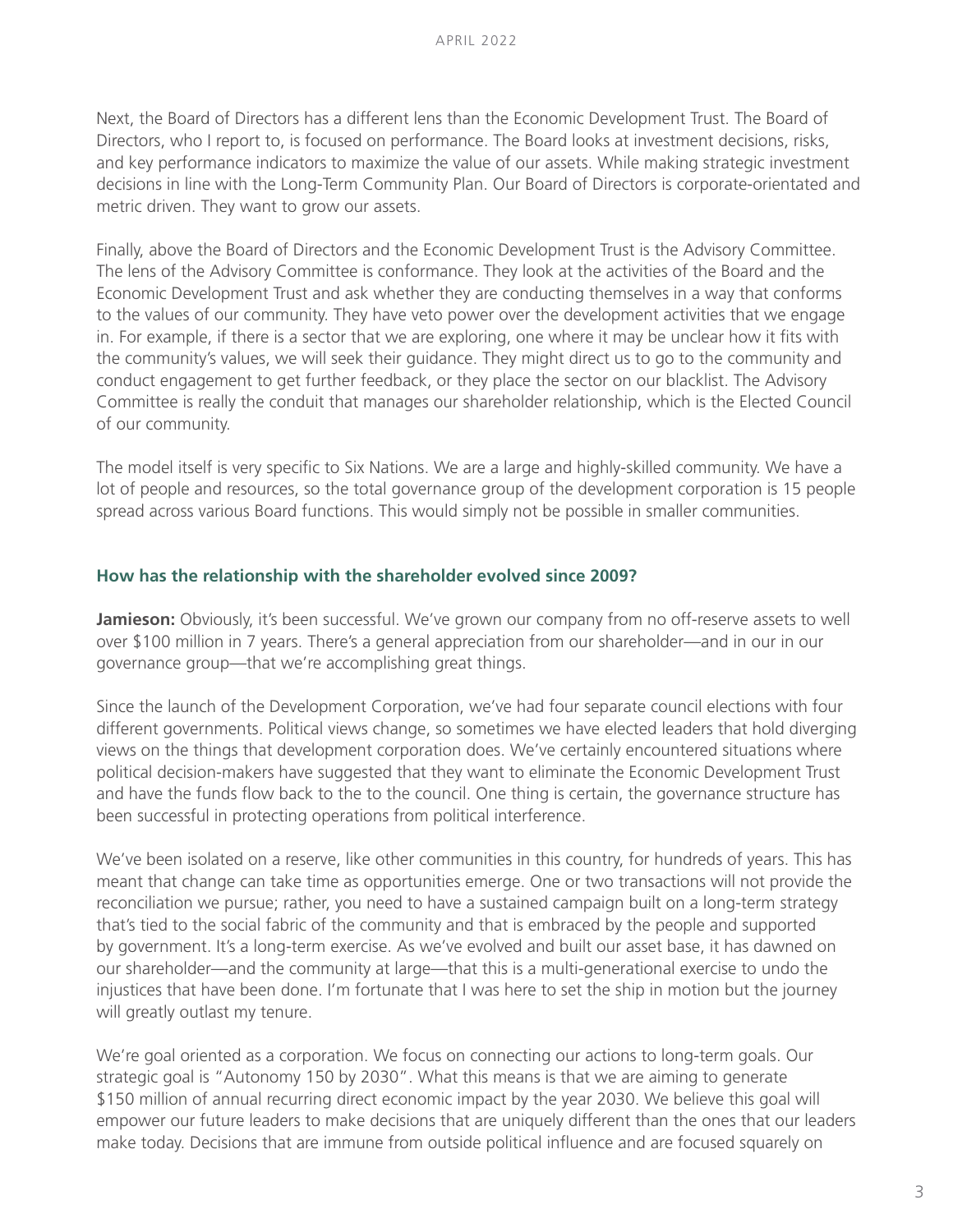strengthening our nationhood. Our role as a Development Corporation, in a community like the Six Nations, is to help provide the resources to create a brighter future for the next generation.

# **What allowed the SNGRDC to quickly grow its portfolio of green energy projects to well over 1000MW?**

**Jamieson:** In the early days, we had to force our way into the narrative around these renewable energy development activities. We were more limited in our ability to participate. We were too small to have a major equity role. At that point, we could raise small amounts of financing through banks and other means, but we still sought loan guarantees from the council and were dependent on existing banking structures. We didn't really have the financial ammunition to play at a higher, more serious level.

However, as we grew our balance sheet through participating in projects, we matured and became more sophisticated. Having strong knowledge of how the sector works, we were able to evaluate the degree of risk we were willing to accept. We could also leverage the importance of Indigenous participation to help move projects forward. Energy development companies learned that, if you want to build in a traditional territory, it's helpful to have a willing community partner. This partnership can be parlayed into the certainty that these partners sought.

Our early projects started with equity bridge-type structures. The counterparty would actually fund our equity stake, often with a waterfall distribution model that would repay the debt and provide community benefits over time. Once the project is operational with stable cash flows we pursue more favourable financing to take out those equity bridge deals. In Ontario, we have the Aboriginal Loan Guarantee Program which helps underwrite equity financing which is great, however that leaves 25% unfunded which is beyond the reach of many Indigenous communities. Overcoming this barrier requires creativity and with the passage of time, we've been able to increase our level of sophistication. We now have multiple ways in which we can participate and structure deals. This has enabled us to make sizable equity investments without seeking bridge financing. This enhances our negotiating power and puts us in a more favourable position.

As an Indigenous community, we're proud to say that we started off as a 5% or 10% passive equity investor in some of these large projects. Now, we're a 50% developer in solutions that bring value, not just to us but to the ratepayers across the province. We think that's a significant accomplishment.

#### **Your strategy has focused on generation assets and, recently, battery storage. What's next?**

**Jamieson:** We are looking at diversifying our portfolio. The renewable space was something that we could easily latch onto because the values associated with renewable energy clearly aligned with the values of the community—but we're not limited to the energy sector.

We look at ourselves as a private equity fund moving forward. We're looking at strategic plays and investment opportunities in Europe, the United States, and various parts of Canada. Our investment thesis has evolved, and we are interested in fishing where the fish are – provided that it fits within our values of sustainable and net positive impacts on environment.